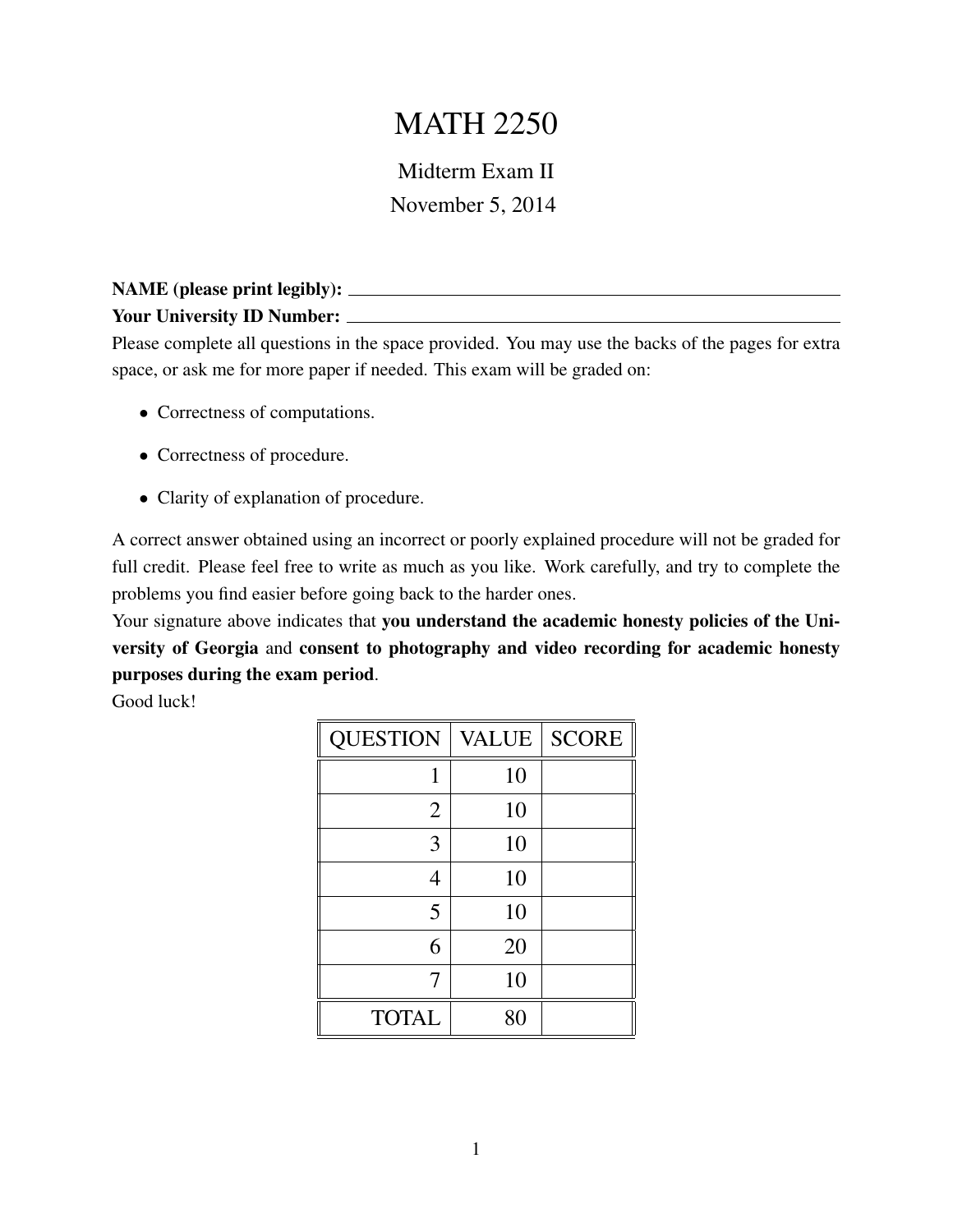1. (10 points) Find the absolute maximum and minimum values of the function

$$
f(x) = 4 - x^2
$$

on the interval  $[-1, 3]$ .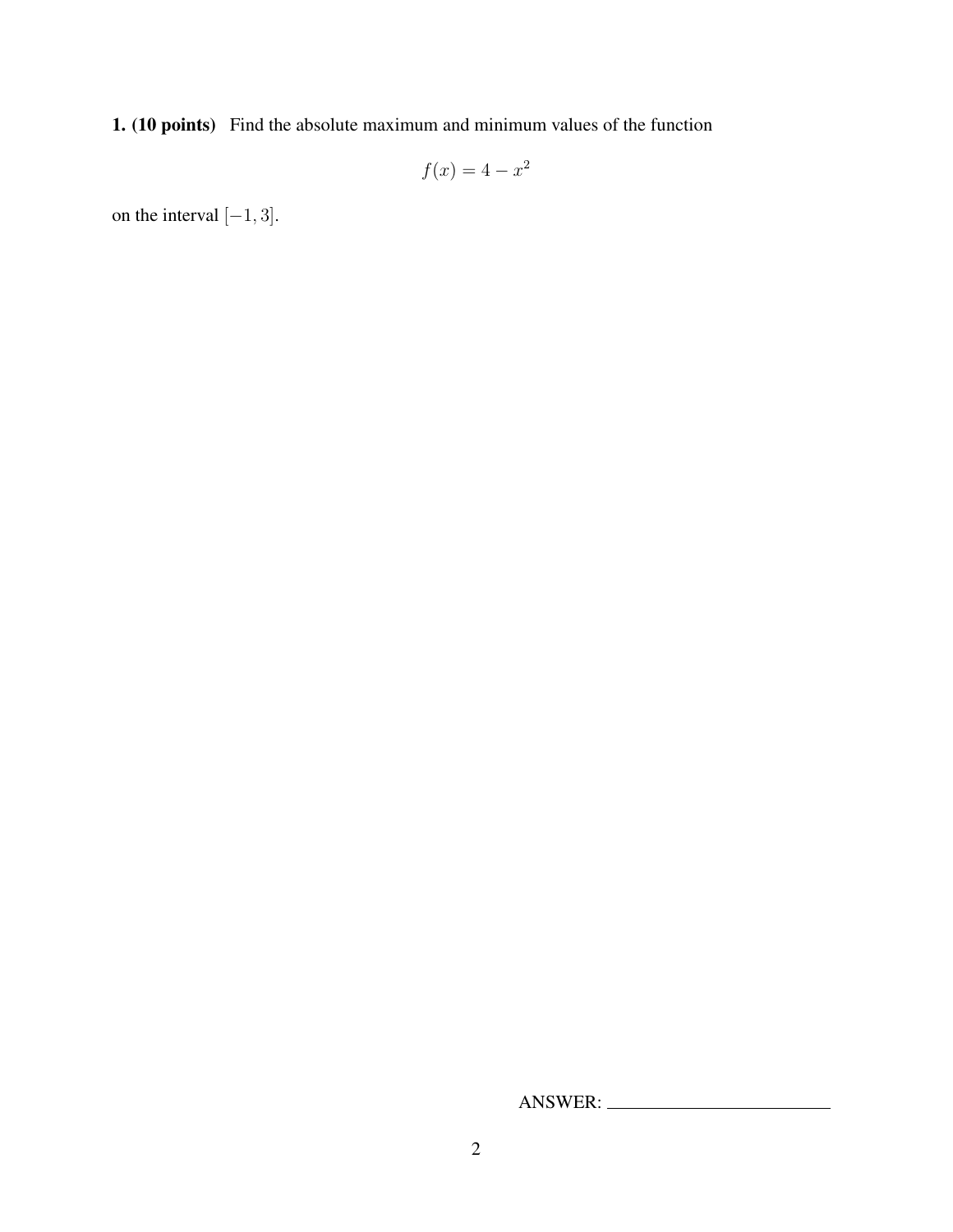2. (10 points) Find the indefinite integral

$$
\int \csc^2 x - \csc x \cot x \, \mathrm{d}x
$$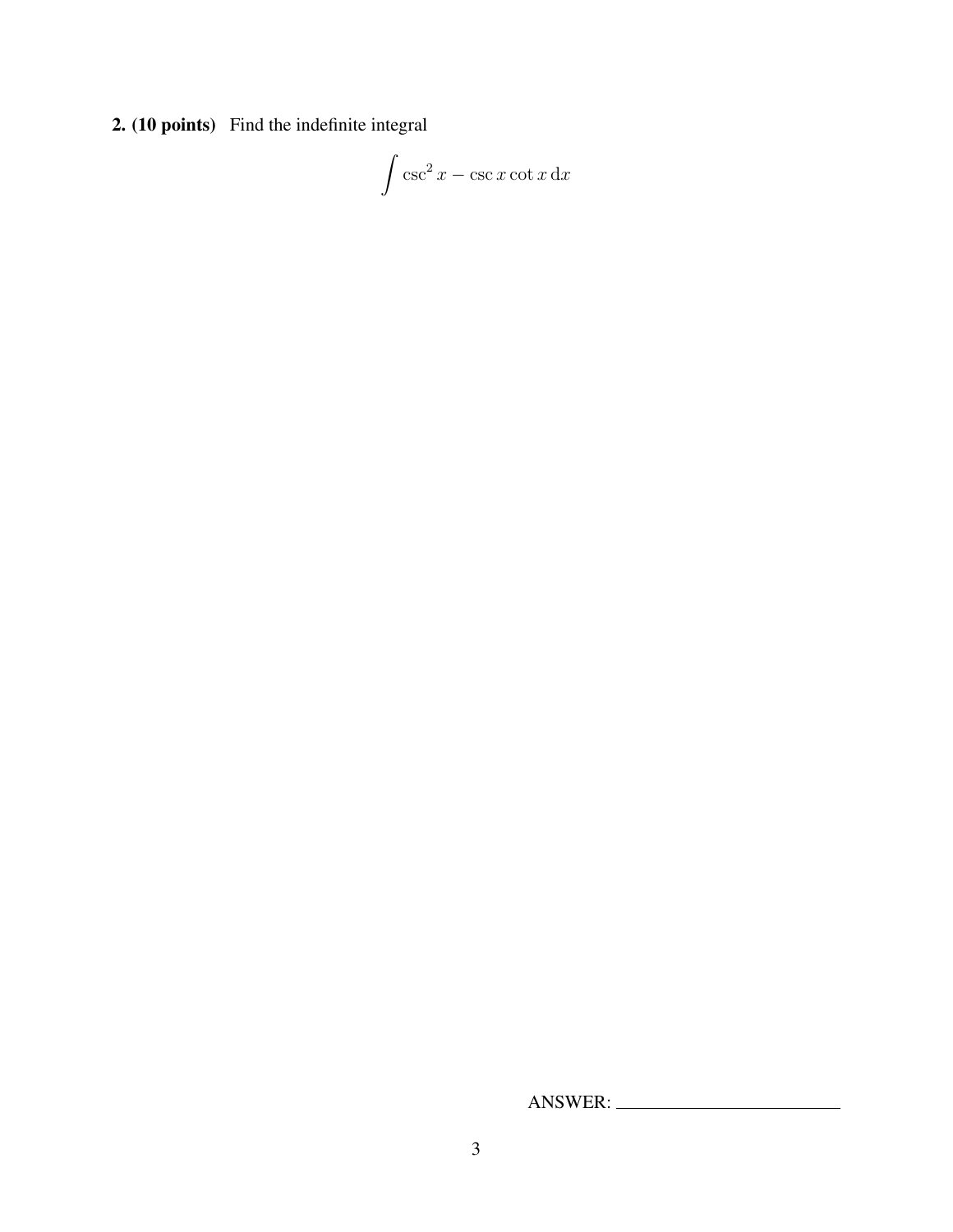3. (10 points) The process of "carbon dating" computes the age of a piece of organic material by the formula

$$
A(r) = 8267 \ln r \quad \text{(years)}
$$

where  $r$  is the ratio of the number of atoms of a mildly radioactive isotope of carbon called "carbon-14" in an equivalent weight of living material to the number of atoms of  ${}^{14}C$  in the sample.

Suppose a chunk of wood has a measured r value of  $r \sim 4 \pm 0.05$ . Give the computed age of the wood sample using the formula above, and use linear approximation to estimate the error in this computation. Your answer should be in the form "x years,  $\pm y$  years".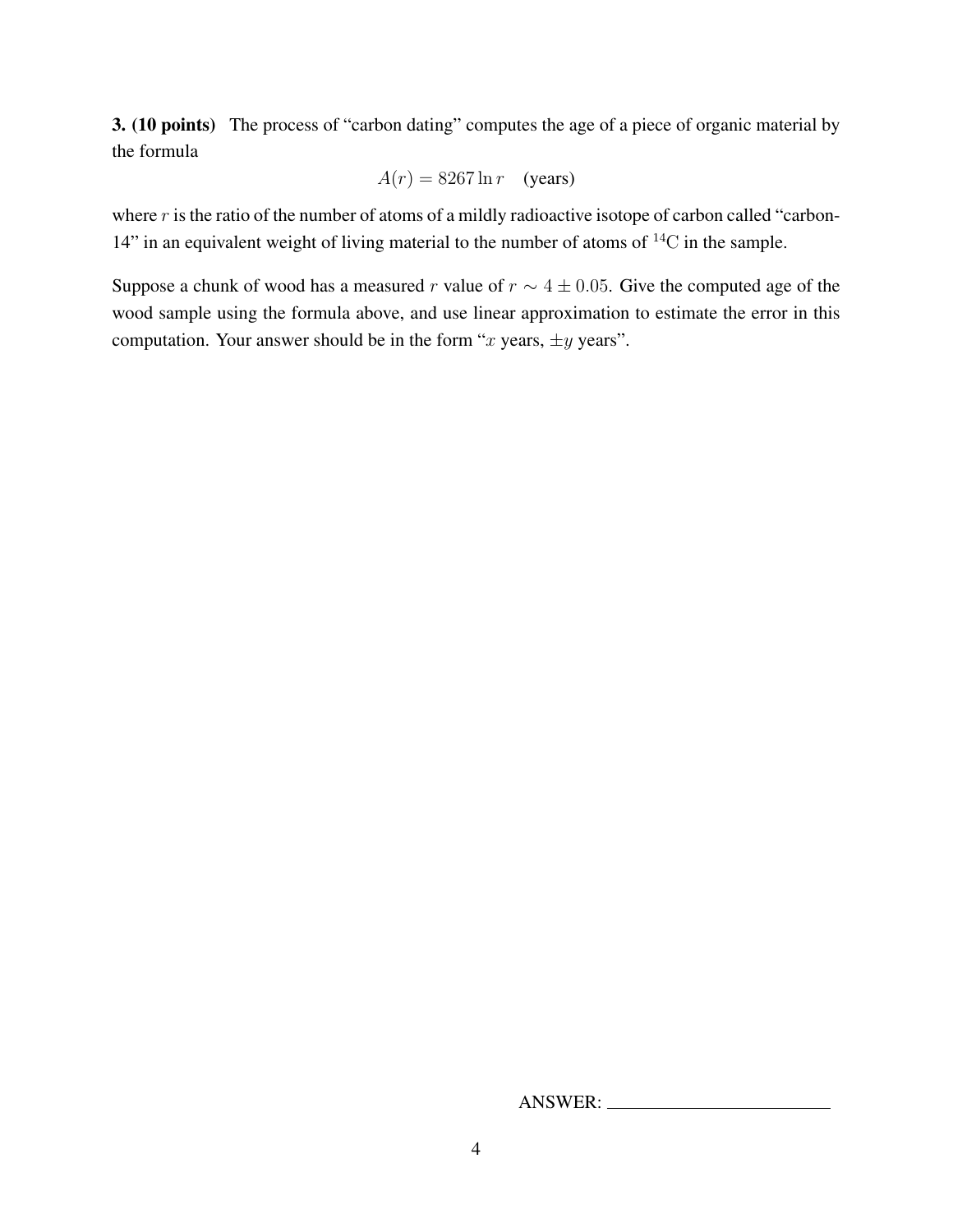## 4. (10 points)



The graph above shows the *position* of the cutting head of a CNC milling machine as a function of time. On the graph, mark every time where the print head has *velocity equal to zero* with an 'x', and mark every time where the print head has *acceleration equal to zero* with an 'o'.

**5.** (10 points) Suppose that  $f'(x) = g'(x)$ . Explain in your own words why  $f(x) = g(x) + C$ for some constant C. You should feel free to draw pictures and use particular examples, but you're not required to.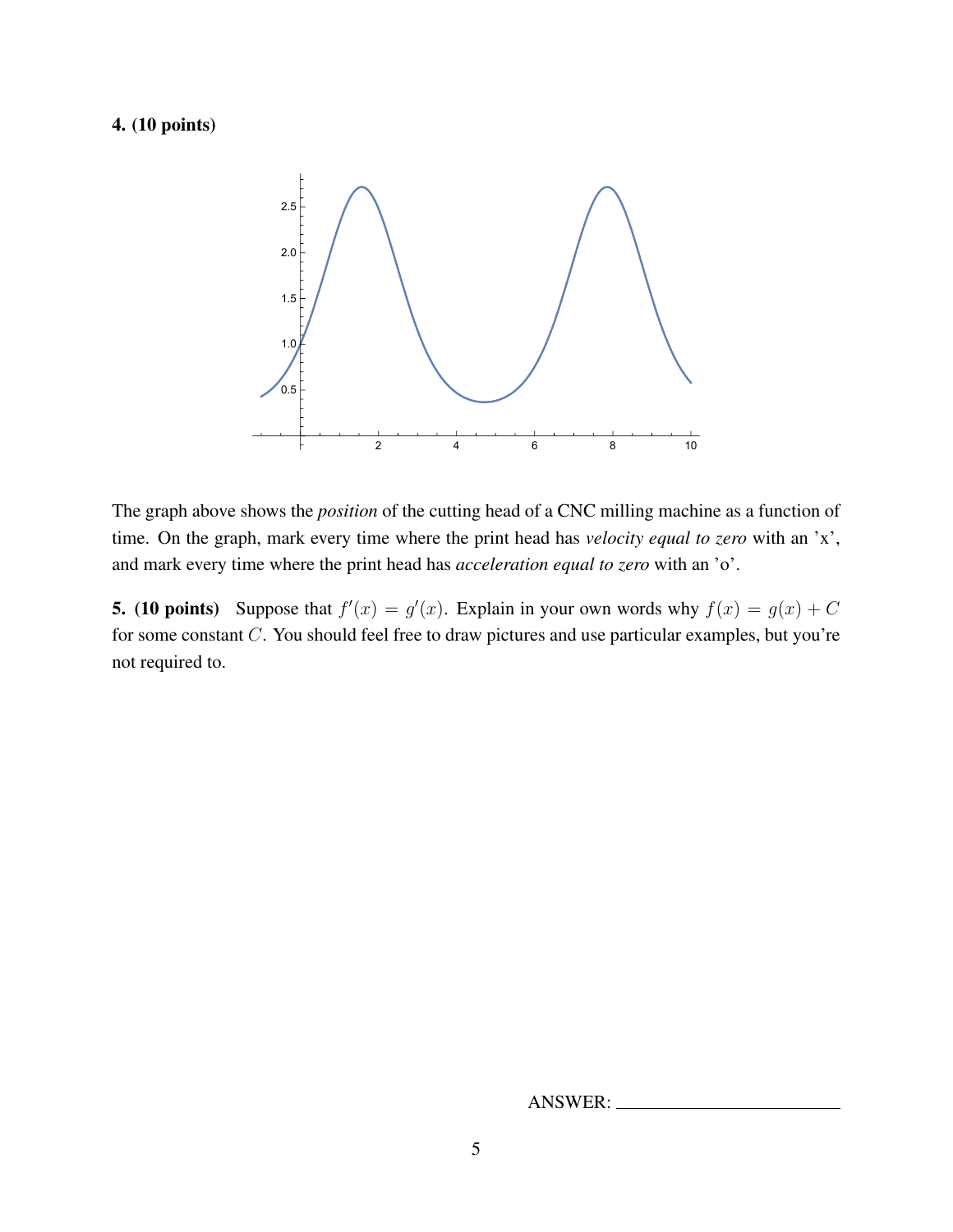**6. (20 points)** Find the closest point on the parabola  $y = x^2$  to the marked point  $(2, 0)$ .



a. Write down a function  $d(x)$  which gives the **square of the distance** from a point  $(x, x^2)$  on the parabola to the point  $(2, 0)$ .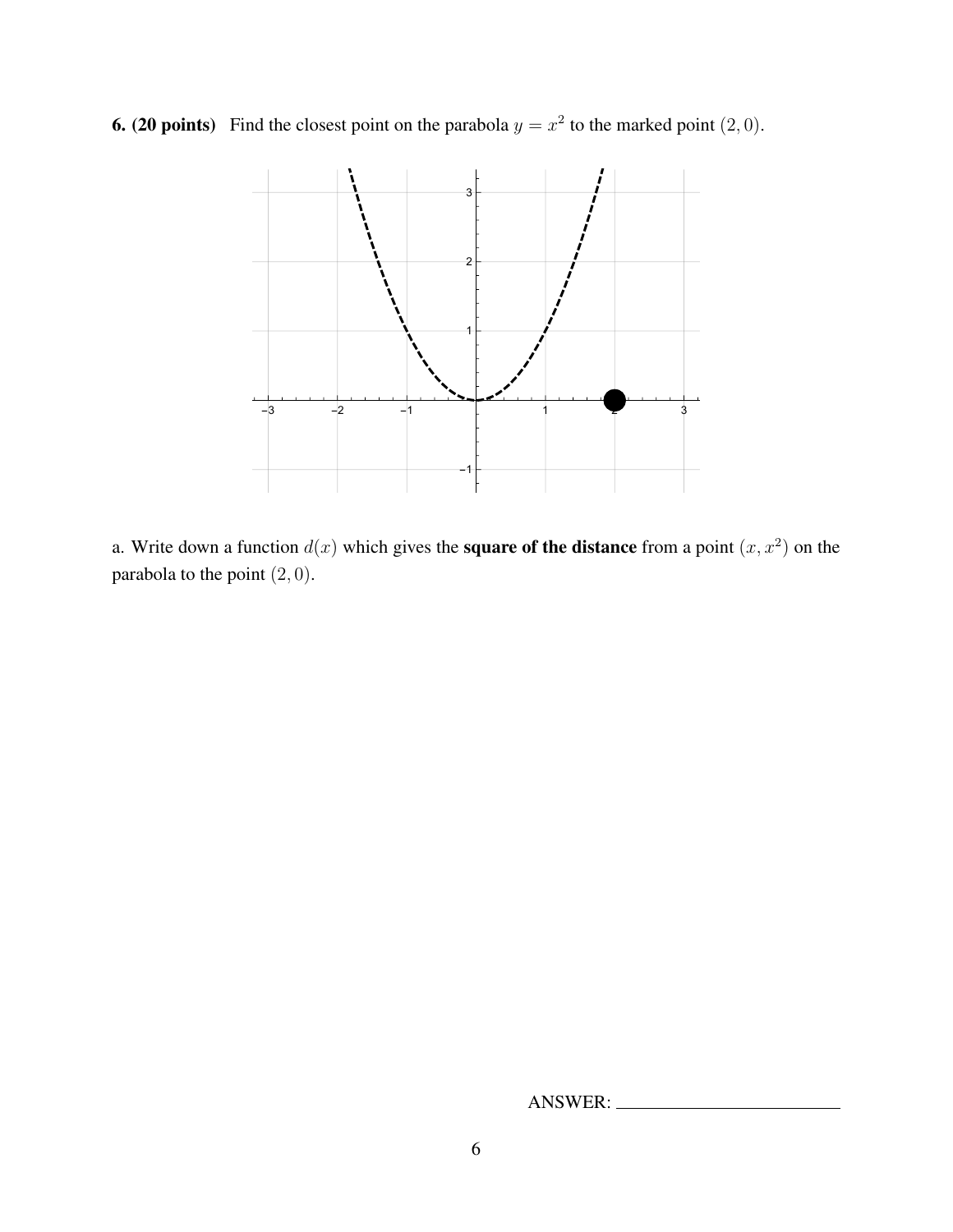b. The function  $d(x)$  has only one critical point c. Estimate its location to within  $\pm 0.01$  using any method you like.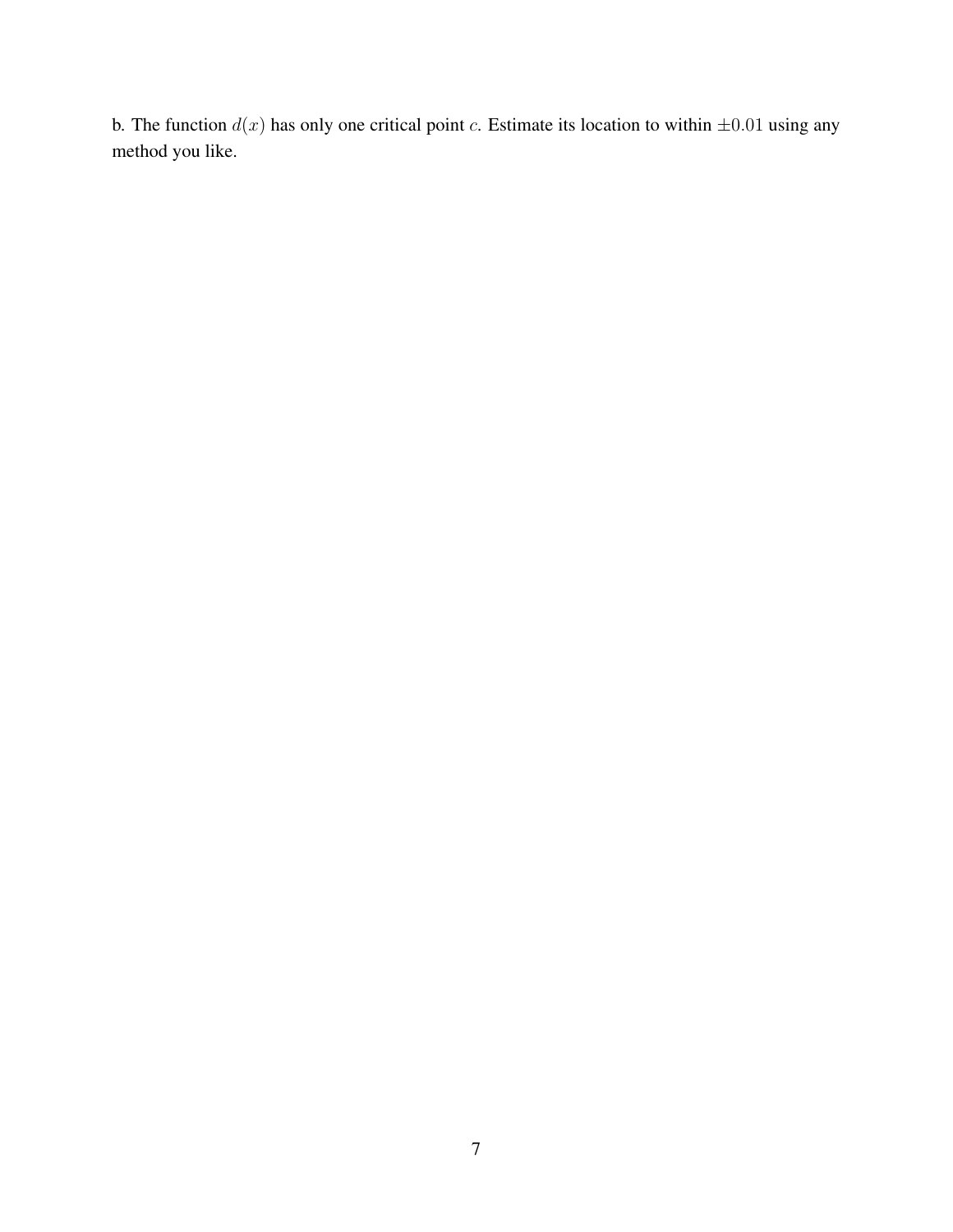(extra space to work on part b if you need it)

d. Compute the value of  $d(c)$ , and go back and plot your point on the parabola on the last page. Does this answer look reasonable to you?